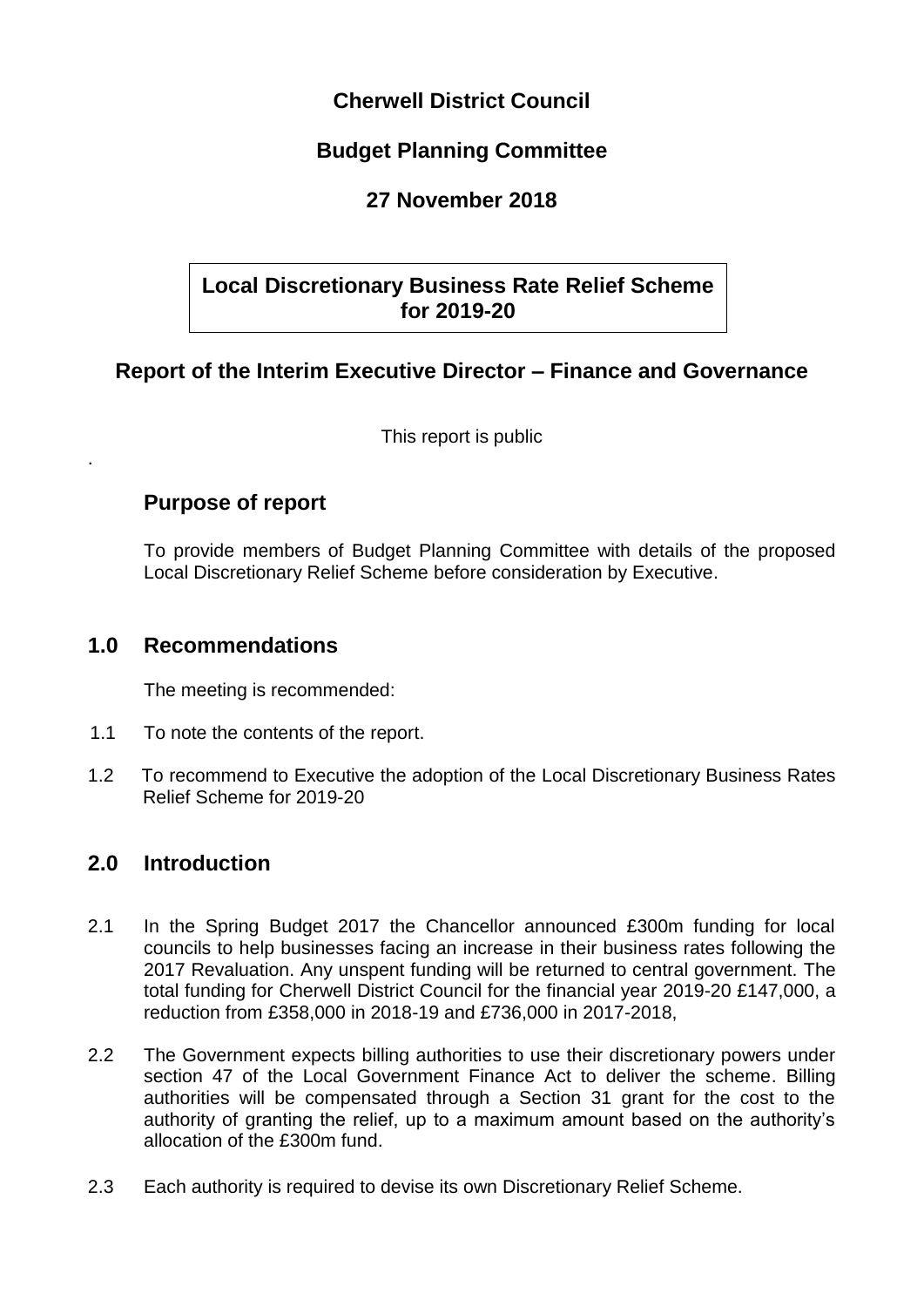# **3.0 Report Details**

3.1 The assistance Cherwell District Council is able to offer under the scheme is limited by the funding provided. The funding allocation for Cherwell District Council for the next two years is as follows:

| 2019-20  | 2020-21 |
|----------|---------|
| £147,000 | £21,000 |

- 3.2 A copy of the proposed Local Discretionary Business Rate Relief Policy for 2019- 2020 is shown at Appendix A of this report. The draft policy for 2019-20 remains unchanged to again maximise the use of funding and to support local businesses.
- 3.3 The attached policy outlines the proposed qualifying criteria and exclusions.
- 3.4 European "State Aid" rules apply to any business rates relief granted.

# **4.0 Conclusion and Reasons for Recommendations**

4.1 Members are asked to note the contents of the report and to recommend to Executive the adoption of the policy for 2019-2020.

## **5.0 Consultation**

5.1 It is a requirement of the Local Discretionary Relief Scheme that we consult with major preceptors on the proposed scheme and we also intend to consult with the local business community before a final recommendation goes to Executive.

## **6.0 Alternative Options and Reasons for Rejection**

6.1 The following alternative options have been identified and rejected for the reasons as set out below.

Option 1: Members could choose not to recommend the proposed schemes to Executive, but in view of the fact that expenditure will be reimbursed the Government expects billing authorities to grant relief to all qualifying ratepayers

## **7.0 Implications**

#### **Financial and Resource Implications**

7.1 The report sets out the proposed Local Discretionary Relief scheme to provide relief to business ratepayers in properties facing business rates rises as a result of the Revaluation. The local scheme aims to distribute no more than Government funding allocation provided. The Government has announced that it will reimburse councils for the actual cost of relief granted, in accordance with its guidance, through Section 31 grant.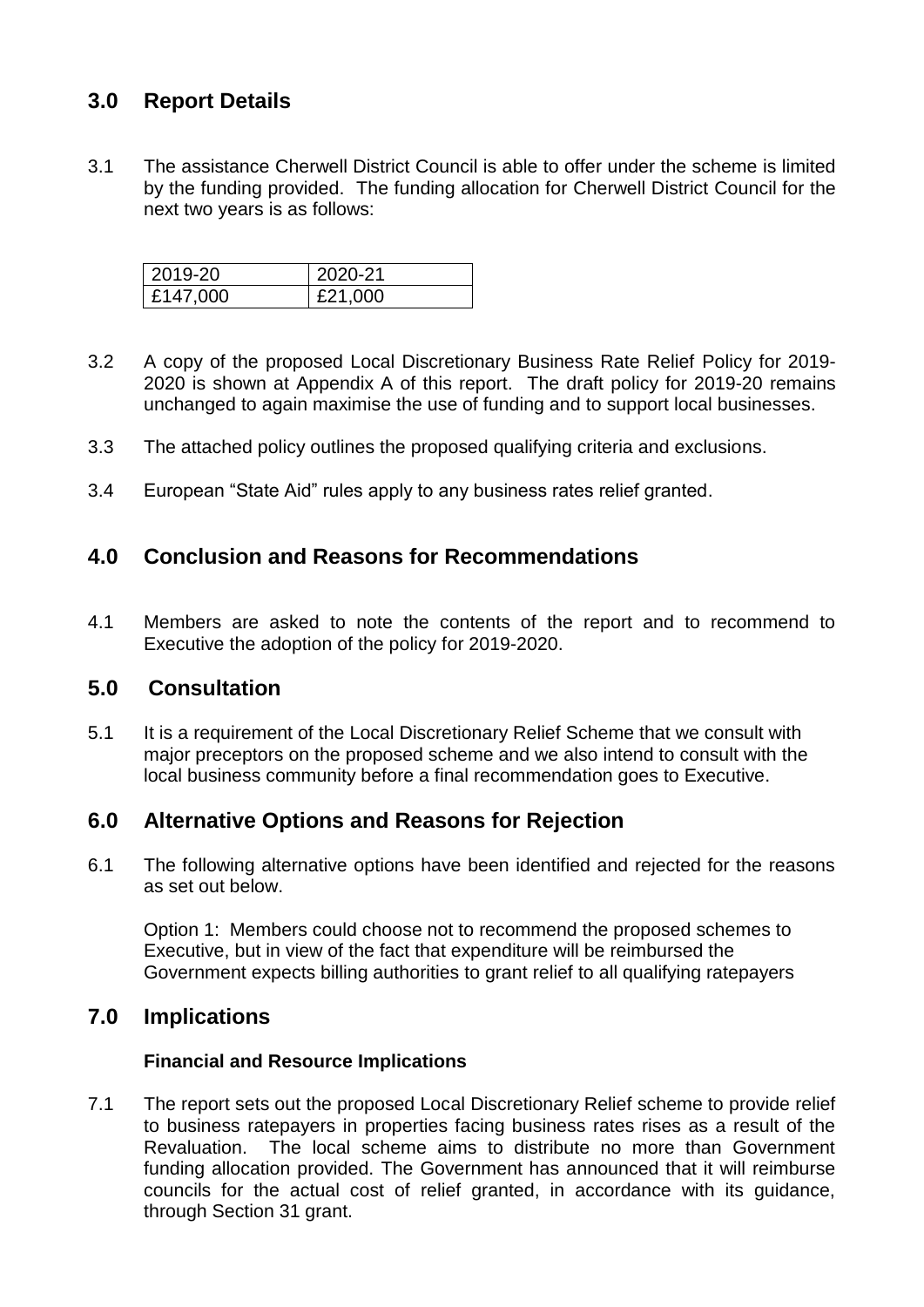Comments checked by: Kelly Watson Assistant Director Finance and Procurement 012950221638 Kelly.watson@cherwellandsouthnorthants.gov.uk

#### **Legal Implications**

- 7.2 Section 47 of the Local Government Finance Act 1988 and subsequent amending legislation provides the criteria for awarding discretionary rate relief to certain categories of non-domestic ratepayer.
- 7.3 Section 69 of the Localism Act 2011 provides a new discretionary power to reduce business rates for any local ratepayer. It is this new power that the Government is directing billing authorities to use to award the new categories of relief.
- 7.4 Relief from taxes, including non-domestic rates, can constitute state aid under European Union legislation. There are block exemptions from the state aid rules where the aid is below a de minimis level. The de minimis level applies to all de minimis aid received, including other Government subsidies or grants, in addition to any rate relief given as a de minimis aid. It will be for the Council to ensure that any relief granted does not transgress state aid rules. The de minimis threshold is  $\epsilon$ 200,000 from all sources to the recipient as a whole over a rolling period of three years.

 Comments checked by: Christopher Mace, Solicitor 01327 322125 Christopher.mace@cherwellandsouthnorthants.gov.uk

## **8.0 Decision Information**

**Key Decision**

**Financial Threshold Met:** Not applicable

**Community Impact Threshold Met: Not applicable**

#### **Wards Affected**

All

#### **Links to Corporate Plan and Policy Framework**

Corporate Priorities: Sound budgets and customer focused council.